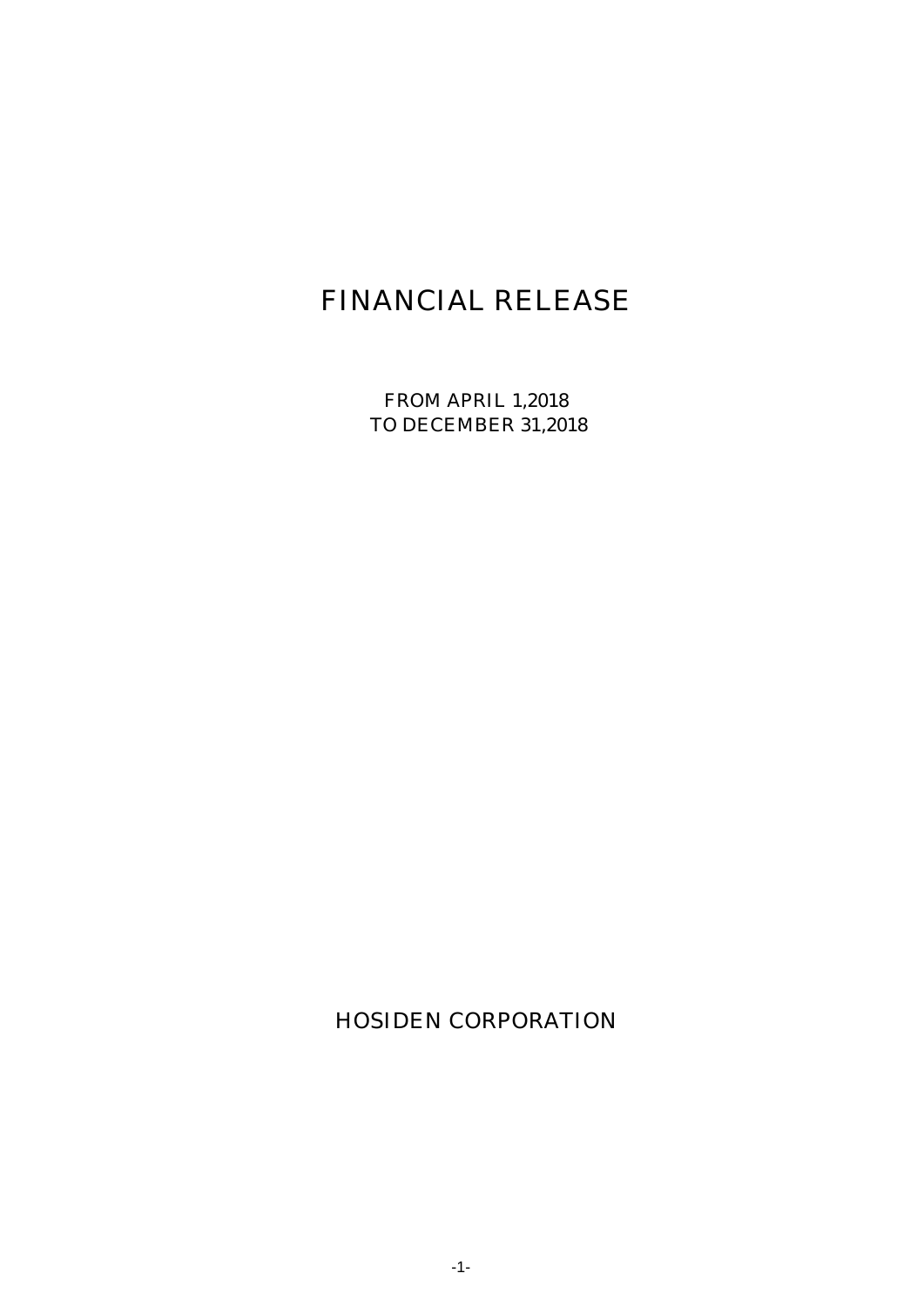## 1. Consolidated Results For The Nine Months Ended Dec.31,2018

#### (1)Consolidated Operating Resultss(Nine months ended Dec.31,2018)

|                               | (1)Consolidated Operating Resultss(Nine months ended Dec.31,2018) |        |                              |        |                                            | Percentages indicate year - on - year changes |                 |        |  |
|-------------------------------|-------------------------------------------------------------------|--------|------------------------------|--------|--------------------------------------------|-----------------------------------------------|-----------------|--------|--|
|                               | <b>Net Sales</b><br><b>Operating Income</b>                       |        | <b>Ordinary Income</b>       |        | Profit attributable to<br>owners of parent |                                               |                 |        |  |
|                               | Millions of yen                                                   |        | <sub>%</sub> Millions of yen |        | <sub>%</sub> Millions of yen               | $\alpha$                                      | Millions of yen | $\%$   |  |
| Nine months ended Dec.31,2018 | 199.121                                                           | (15.0) | 9.308                        | (12.5) | 11.240                                     | (1.4)                                         | 8.572           | (13.9) |  |
| Nine months ended Dec.31,2017 | 234.299                                                           | 149.6  | 10.643                       | ٠      | 11.395                                     | 584.2                                         | 9.961           | 469.6  |  |

|                               | Net Income | <b>Diluted Net</b>      |
|-------------------------------|------------|-------------------------|
|                               | Per Share  | <b>Income Per Share</b> |
|                               | Yen        | Yen                     |
| Nine months ended Dec.31,2018 | 144.17     | 134.69                  |
| Nine months ended Dec.31,2017 | 167.53     | 162.50                  |

### (2)Consolidated Financial Position(As of Dec.31,2018 and as of March.31,2018)

|                     | <b>Total Assets</b>    | <b>Net Assets</b>      | <b>Shareholders' Equity Ratio</b> |
|---------------------|------------------------|------------------------|-----------------------------------|
|                     | <b>Millions of yen</b> | <b>Millions of yen</b> | $\%$                              |
| As of Dec. 31, 2018 | 136,042                | 92,738                 | 68.2                              |
| As of Mar.31,2018   | 138,192                | 86,992                 | 63.0                              |

## 2.Dividends(Year ended March.31,2018 and the year ending March.31,2019)

|                 | Dividends per Share(Yen) |             |                          |          |        |  |
|-----------------|--------------------------|-------------|--------------------------|----------|--------|--|
|                 | 1st quarter              | 2nd quarter | 3rd quarter              | Year-end | Annual |  |
|                 | Yen                      | Yen         | Yen                      | Yen      | Yen    |  |
| 2018            | $\overline{\phantom{a}}$ | 5.00        | $\overline{\phantom{a}}$ | 15.00    | 20.00  |  |
| 2019            | $\overline{\phantom{a}}$ | 10.00       | $\overline{\phantom{a}}$ |          |        |  |
| 2019(Projected) |                          |             |                          | 15.00    | 25.00  |  |

#### 3.Consolidated Forecasts for the year ending March.31,2019

| 3. Consolidated Forecasts for the year ending March. 31, 2019 |                    |               |                                                   |               |                                            |       |                      |      | Percentages indicate year - on - year changes |
|---------------------------------------------------------------|--------------------|---------------|---------------------------------------------------|---------------|--------------------------------------------|-------|----------------------|------|-----------------------------------------------|
|                                                               | <b>Net Sales</b>   |               | <b>Ordinary Income</b><br><b>Operating Income</b> |               | Profit attributable to<br>owners of parent |       | Net Income Per Share |      |                                               |
|                                                               | Millions of yen    | $\frac{0}{6}$ | Millions of ven                                   | $\frac{9}{6}$ | Millions of ven                            | %     | Millions of yen      | $\%$ | Yen l                                         |
| Year ending Mar.31,2019                                       | $235,000$ $(21.5)$ |               | 10.000                                            | (23.3)        | 10.000                                     | (5.2) | $7,500$ $(26.7)$     |      | 126.14                                        |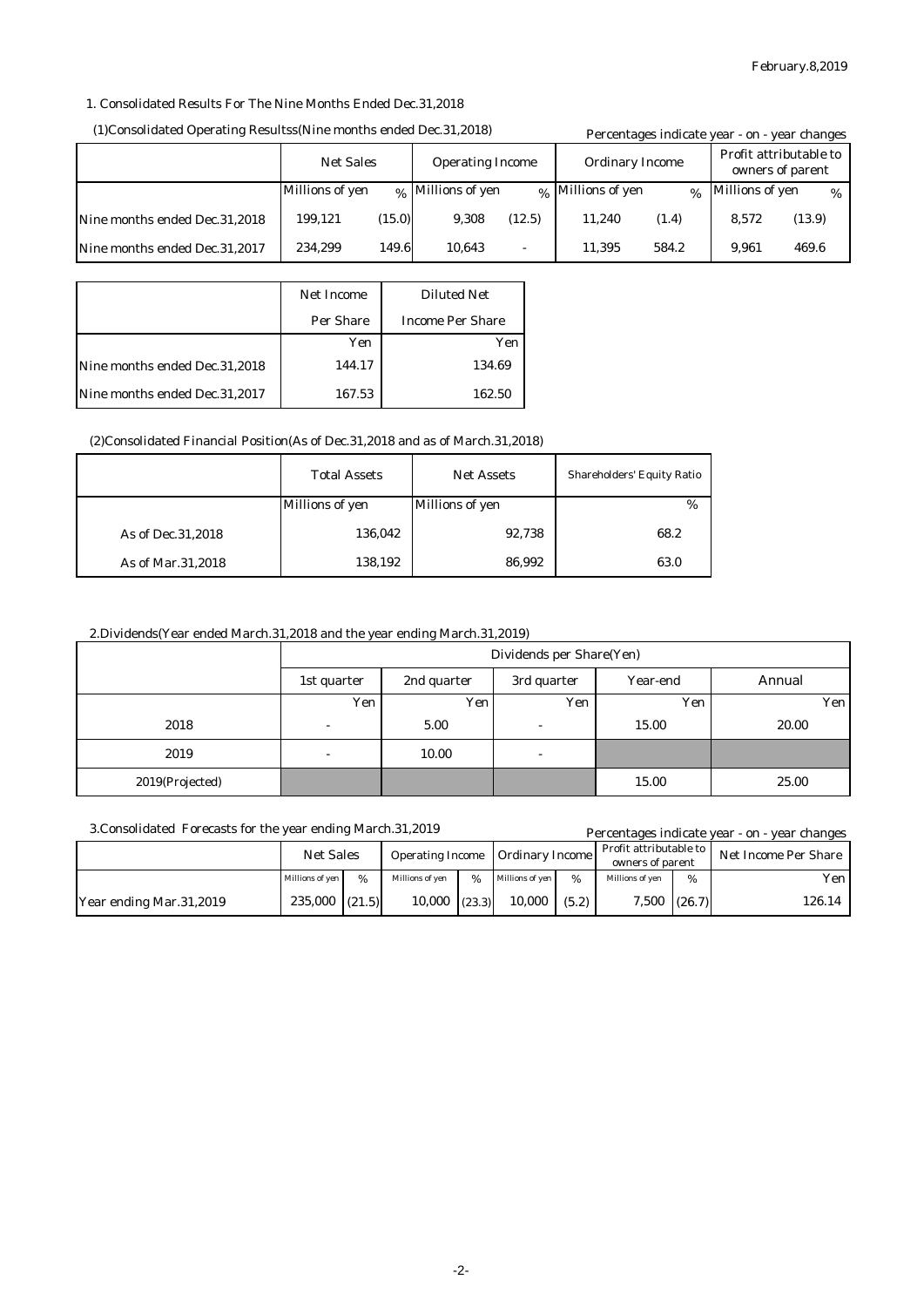## CONSOLIDATED BALANCE SHEET

Yen (millions)

| <b>ASSETS</b>                                     |                     |                     |
|---------------------------------------------------|---------------------|---------------------|
| <b>ACCOUNT ITEMS</b>                              | As of March.31,2018 | As of Dec. 31, 2018 |
| <b>Current assets</b>                             |                     |                     |
| 1. Cash and deposits                              | 45,087              | 47,806              |
| 2. Notes receivable and accounts receivable-trade | 30,494              | 35,960              |
| 3. Short-term investment securities               | 8,100               | 10,101              |
| 4. Inventories                                    | 28,869              | 18,893              |
| 5. Other current assets                           | 4,751               | 3,407               |
| 6. Allowance for doubtful receivables             | (25)                | (24)                |
| <b>Total of current assets</b>                    | 117,279             | 116,145             |
| <b>Fixed assets</b>                               |                     |                     |
| Property, plant and equipment                     | 13,998              | 14,139              |
| <b>Intangible assets</b>                          | 339                 | 348                 |
| <b>Investments and other assets</b>               |                     |                     |
| 1. Investment securities                          | 5,170               | 3,957               |
| 2. Other investments                              | 1,758               | 1,860               |
| Allowance for doubtful receivables                | (353)               | (410)               |
| Total of investments and other assets             | 6,575               | 5,408               |
| <b>Total of fixed assets</b>                      | 20,913              | 19,896              |
| <b>Total assets</b>                               | 138,192             | 136,042             |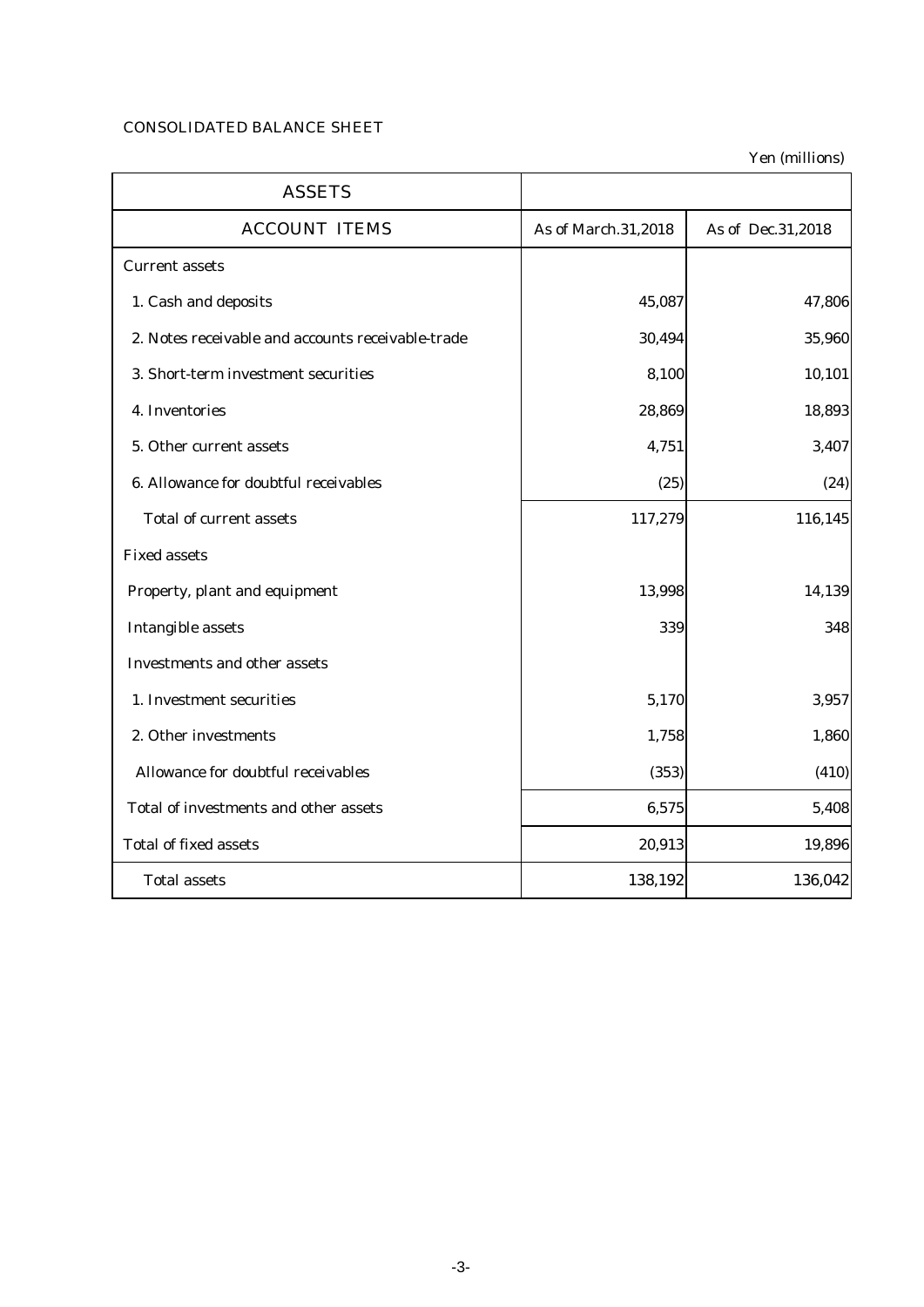Yen (millions)

| <b>LIABILITIES</b>                                                |                     |                   |
|-------------------------------------------------------------------|---------------------|-------------------|
| <b>ACCOUNT ITEMS</b>                                              | As of March.31,2018 | As of Dec.31,2018 |
| <b>Current liabilities</b>                                        |                     |                   |
| 1. Notes payable and accounts payable-trade                       | 24,390              | 18,572            |
| 2. Short-term debt                                                | 5,064               | 2,686             |
| 3. Income tax payable                                             | 1,320               | 1,499             |
| 4. Other current liabilities                                      | 4,607               | 3,794             |
| <b>Total of current liabilities</b>                               | 35,383              | 26,552            |
| Long-term liabilities                                             |                     |                   |
| 1. Convertible bond-type bonds with subscription rights to shares | 10,137              | 10,121            |
| 2. Retirement allowance                                           | 4,481               | 4,566             |
| 3. Other long-term liabilities                                    | 1,197               | 2,062             |
| <b>Total of long-term liabilities</b>                             | 15,816              | 16,750            |
| <b>Total liabilities</b>                                          | 51,199              | 43,303            |
| <b>SHAREHOLDERS' EQUITY</b>                                       |                     |                   |
| <b>Owner's equity</b>                                             |                     |                   |
| 1. Common stock                                                   | 13,660              | 13,660            |
| 2. Additional paid-in capital                                     | 19,596              | 19,596            |
| 3. Retained earnings                                              | 60,658              | 67,744            |
| 4. Treasury stock                                                 | (7, 750)            | (7, 750)          |
| Total of owner's equity                                           | 86,165              | 93,250            |
| Accumulated other comprehensive income                            |                     |                   |
| 1. Unrealized gains on other securities                           | 2,298               | 1,649             |
| 2. Foreign currency translation adjustments                       | (1,703)             | (2, 336)          |
| 3. Remeasurements of defined benefit plans                        | 233                 | 175               |
| Total of accumulated other comprehensive income                   | 827                 | (512)             |
| Total shareholders' equity                                        | 86,992              | 92,738            |
| Total liabilities and shareholders' equity                        | 138,192             | 136,042           |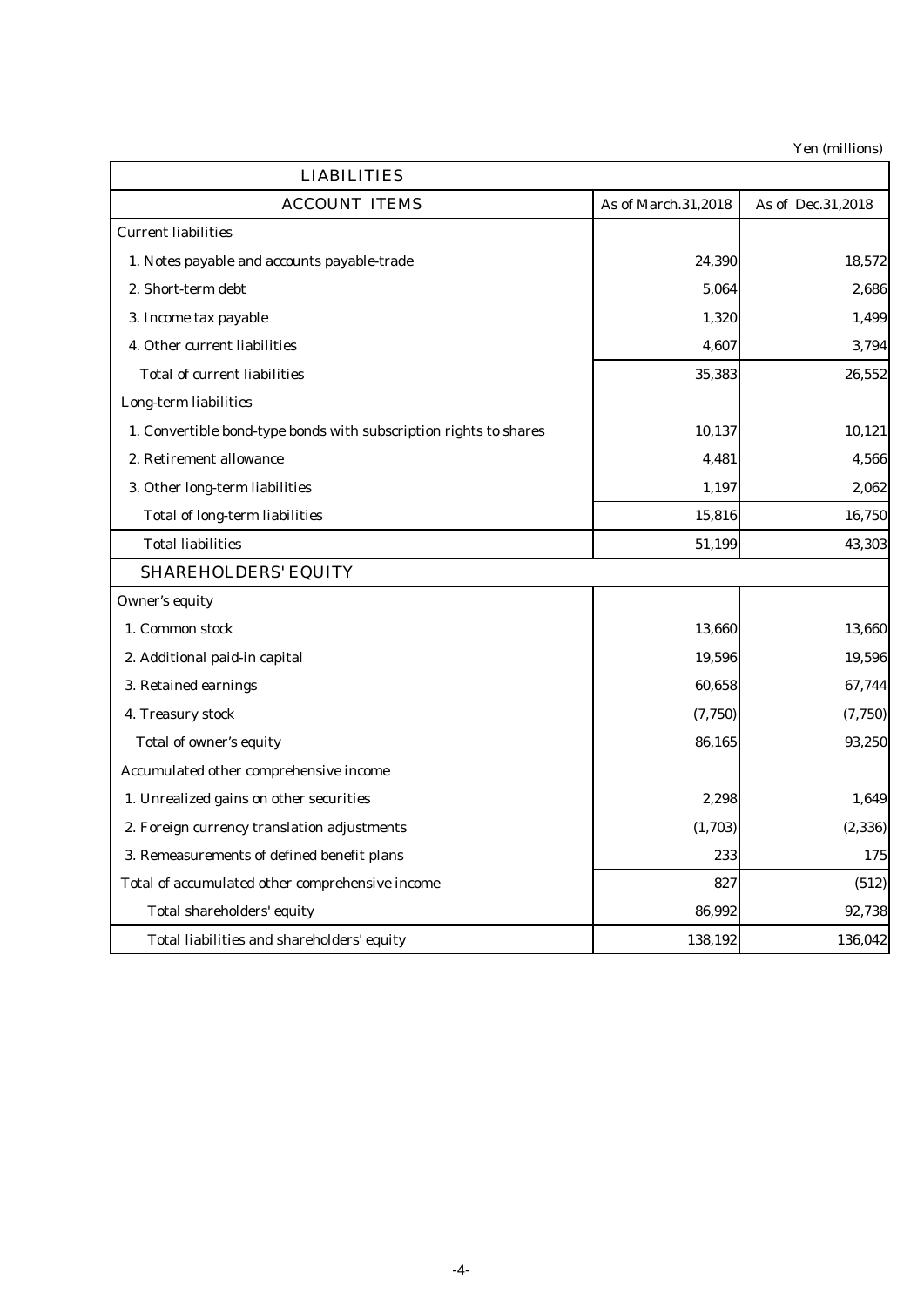# CONSOLIDATED STATEMENT OF INCOME

|                                                  | Nine months ended | Yen (millions)<br>Nine months ended |
|--------------------------------------------------|-------------------|-------------------------------------|
| <b>ACCOUNT ITEMS</b>                             | Dec.31,2017       | Dec.31,2018                         |
| Net sales                                        | 234,299           | 199,121                             |
| <b>Cost of sales</b>                             | 215,217           | 181,731                             |
| Gross profit                                     | 19,082            | 17,390                              |
| Selling, general and administrative expenses     | 8,438             | 8,082                               |
| <b>Operating income</b>                          | 10,643            | 9,308                               |
| Non-operating income                             | 895               | 2,039                               |
| 1. Interest income                               | 65                | 119                                 |
| 2. Dividends received                            | 75                | 92                                  |
| 3. Exchange gain                                 | 663               | 1,731                               |
| 4. Other                                         | 91                | 95                                  |
| Non-operating expenses                           | (144)             | (107)                               |
| 1. Interest expenses                             | (101)             | (94)                                |
| 2. Bond issuance costs                           | (29)              |                                     |
| 3. Other                                         | (13)              | (12)                                |
| <b>Ordinary income</b>                           | 11,395            | 11,240                              |
| <b>Extraordinary income</b>                      | 4                 | 249                                 |
| 1. Gains on sales of fixed assets                | 4                 | $\mathbf 5$                         |
| 2. Gains on liquidation of subsidiaries          |                   | 240                                 |
| 3. Other                                         | 0                 | 4                                   |
| <b>Extraordinary loss</b>                        | (2)               | (2)                                 |
| 1. Loss on disposal and sales of fixed assets    | (0)               | (2)                                 |
| 2. Loss on sales of investment securities        | (0)               |                                     |
| 3. Other                                         | (0)               |                                     |
| Income before income taxes                       | 11,397            | 11,487                              |
| <b>Income taxes</b>                              | 1,435             | 2,915                               |
| 1. Current income taxes                          | 1,441             | 1,802                               |
| 2. Deferred income taxes                         | (6)               | 1,113                               |
| Net income                                       | 9,961             | 8,572                               |
| Profit attributable to non-controlling interests |                   |                                     |
| Profit attributable to owners of parent          | 9,961             | 8,572                               |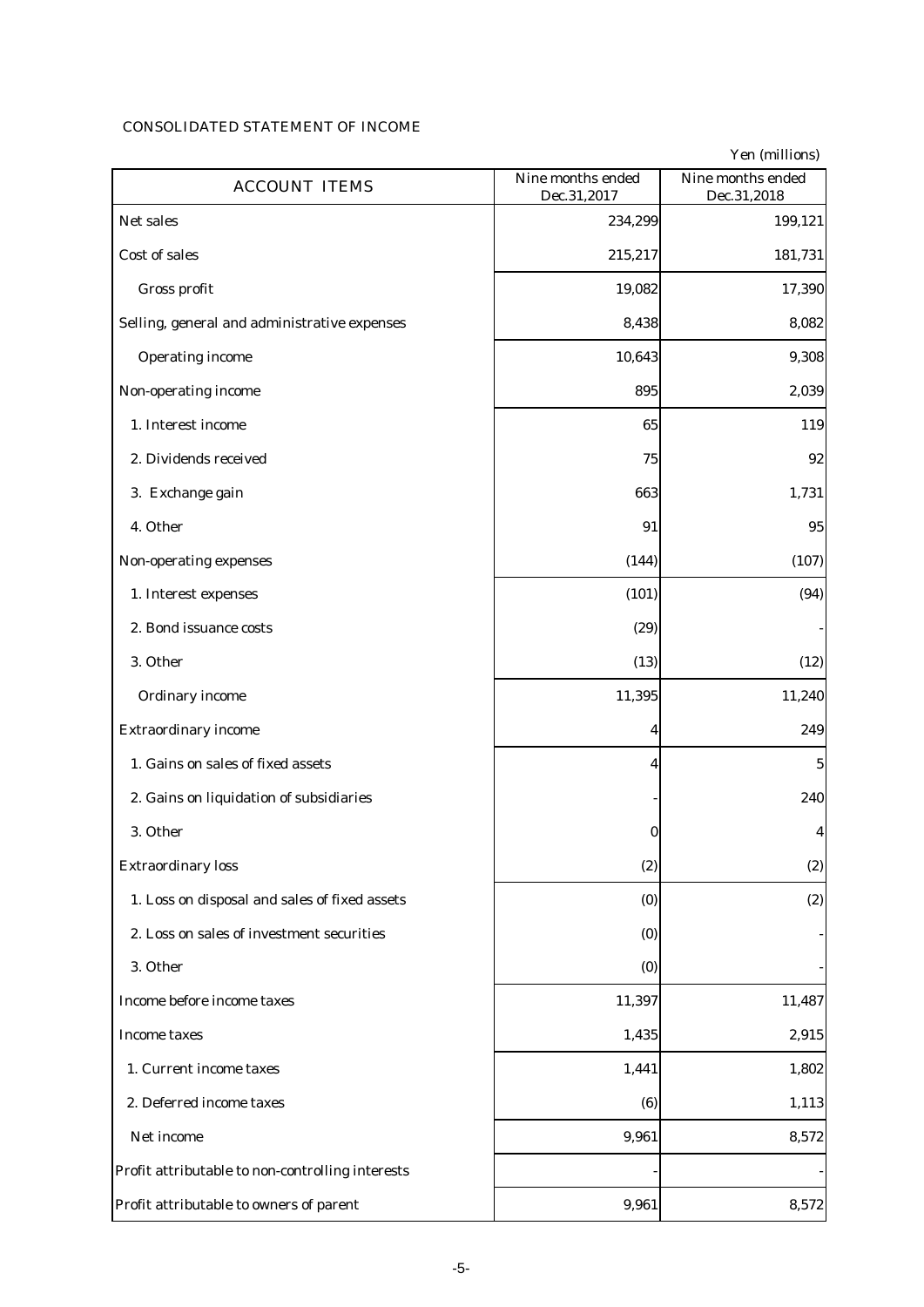|                                                                   |                                  | Yen (millions)                   |
|-------------------------------------------------------------------|----------------------------------|----------------------------------|
| <b>ACCOUNT ITEMS</b>                                              | Nine months ended<br>Dec.31,2017 | Nine months ended<br>Dec.31,2018 |
| Net income                                                        | 9,961                            | 8,572                            |
| Other comprehensive income                                        |                                  |                                  |
| Net unrealized holding gains on securities                        | 382                              | (648)                            |
| Foreign currency translation adjustments                          | 511                              | (632)                            |
| Remeasurements of defined benefit plans                           | (38)                             | (58)                             |
| Total other comprehensive income                                  | 856                              | (1, 339)                         |
| Comprehensive income                                              | 10,817                           | 7,232                            |
| Comprehensive income attributable to                              |                                  |                                  |
| Comprehensive income attributable to<br>owners of parent          | 10,817                           | 7,232                            |
| Comprehensive income attributable to<br>non-controlling interests |                                  |                                  |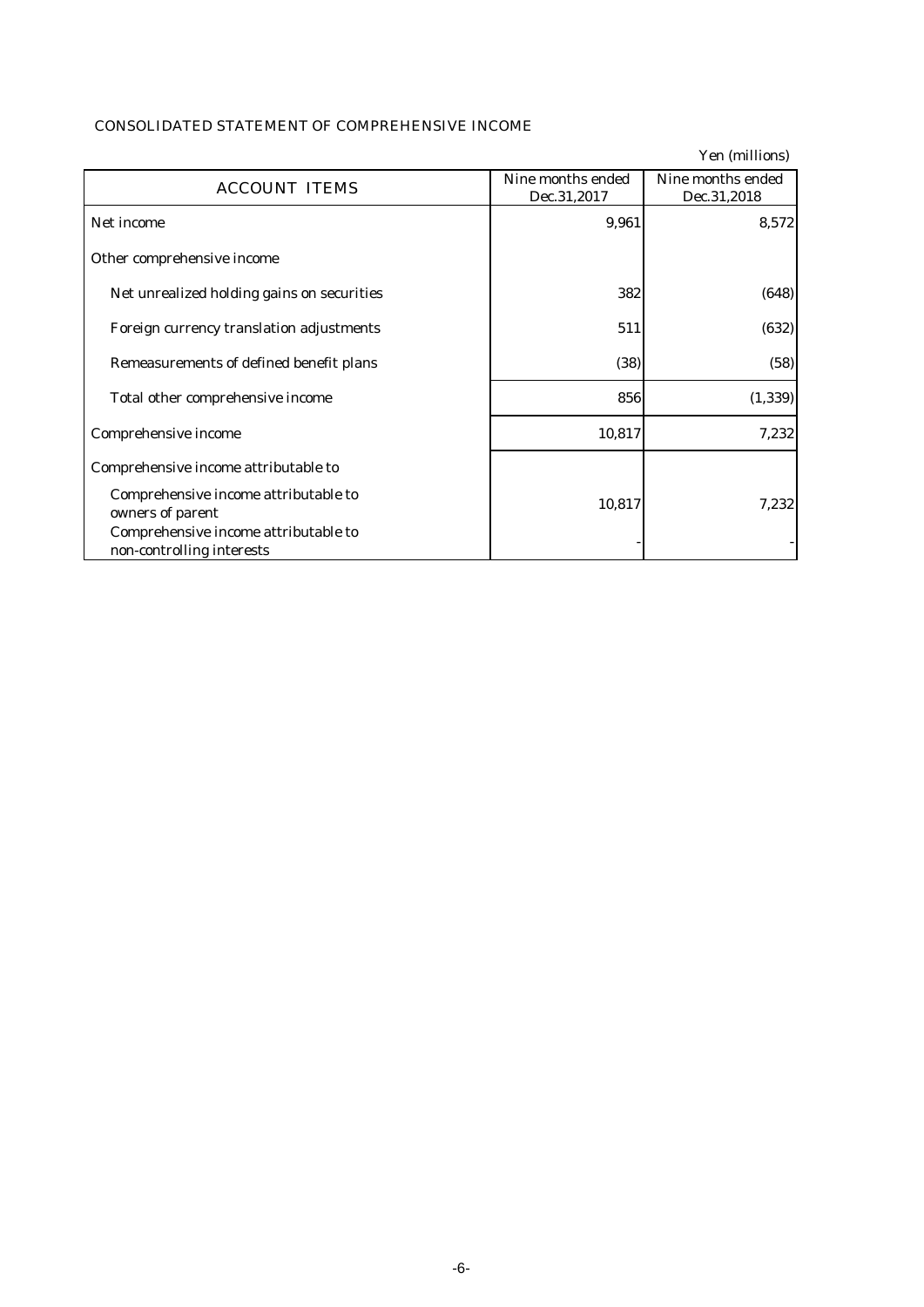## CONSOLIDATED STATEMENTS OF CASH FLOWS

|                                                                                                |                                  | Yen (millions)                   |
|------------------------------------------------------------------------------------------------|----------------------------------|----------------------------------|
| <b>ACCOUNT ITEMS</b>                                                                           | Nine months ended<br>Dec.31,2017 | Nine months ended<br>Dec.31,2018 |
| <b>Operating Activities</b>                                                                    |                                  |                                  |
| 1. Profit before income taxes                                                                  | 11,397                           | 11,487                           |
| 2. Depreciation                                                                                | 2,511                            | 2,336                            |
| 3. Decrease(Increase) in notes and accounts receivables-trade                                  | (23, 881)                        | (5, 218)                         |
| 4. Decrease(Increase) in inventories                                                           | (10, 966)                        | 10,580                           |
| 5. Decrease (Increase) in accounts receivables from sub-contractors                            | (661)                            | 203                              |
| 6. Increase(Decrease) in notes and accounts payable-trade                                      | 14,964                           | (6,966)                          |
| 7. Other-net                                                                                   | 162                              | 687                              |
| Sub-total                                                                                      | (6, 473)                         | 13,110                           |
| 8. Interest and dividends - received                                                           | 135                              | 186                              |
| 9. Interest - paid                                                                             | (99)                             | (96)                             |
| 10. Income taxes - paid                                                                        | (960)                            | (1,928)                          |
| 11. Income taxes - refunded                                                                    | 89                               | 34                               |
| Net cash provided by operating activities                                                      | (7, 309)                         | 11,307                           |
| <b>Investing Activities</b>                                                                    |                                  |                                  |
| 1. Decrease(Increase) from deposits                                                            | (346)                            | (1,065)                          |
| 2. Capital expenditures                                                                        | (4, 692)                         | (2,978)                          |
| 3. Other-net                                                                                   | 170                              | (2)                              |
| Net cash used in investing activities                                                          | (4, 868)                         | (4,046)                          |
| <b>Financing Activities</b>                                                                    |                                  |                                  |
| 1. Increase(Decrease) in short-term debt                                                       | (416)                            | (2, 253)                         |
| 2. Proceeds from issuance of convertible bond-type bonds<br>with subscription rights to shares | 10,120                           |                                  |
| 3. Purchases of treasury stock                                                                 | (1)                              | (0)                              |
| 4. Dividends paid                                                                              | (594)                            | (1, 486)                         |
| 5. Other-net                                                                                   |                                  | (8)                              |
| Net cash used in financing activities                                                          | 9,107                            | (3,748)                          |
| Effect of exchange rate changes on cash and cash equivalents                                   | 255                              | (132)                            |
| Net increase (Decrease) in cash and cash equivalents                                           | (2, 814)                         | 3,380                            |
| Cash and cash equivalents at beginning of period                                               | 45,457                           | 52,405                           |
| Cash and cash equivalents at end of period                                                     | 42,643                           | 55,786                           |